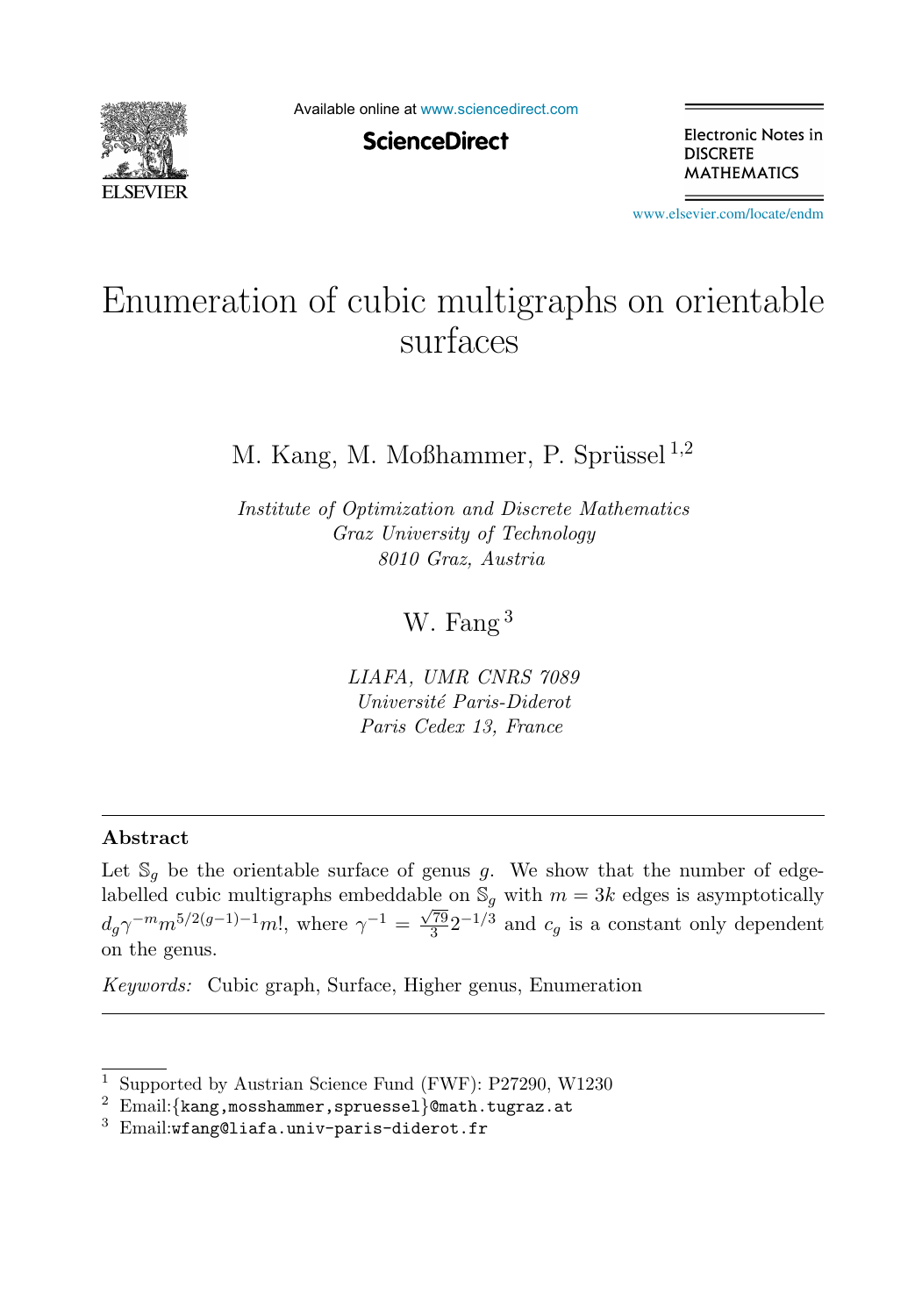## **1 Introduction**

#### 1.1 Motivation

Since the seminal work of Tutte [14] graphs embedded on a surface, called maps, have become widely studied. Starting by the number of planar maps computed by Tutte [14], other classes of maps have been extensively studied; for example the number of rooted maps on surfaces has been determined by Bender, Canfield, and Richmond [1], and the number of triangulations on arbitrary surfaces by Gao [9,8,7].

On the other hand, analogous problems for graphs that are embeddable on a surface are still wide open. The first breakthrough result in this area is due to McDiarmid, Steger, and Welsh [12] who first showed that the number  $p(n)$ of labelled planar graphs on  $n$  vertices has an exponential growth constant, that is,  $(p(n)/n!)^{1/n}$  converges to a real number  $\gamma$ . Giménez and Noy [10] determined the value  $\gamma$  through the singularity analysis of generating functions arising from a constructive decomposition of planar graphs. They also obtained limit laws for planar graphs with n vertices and  $m = \mu n$  edges with  $\mu \in (1, 3)$ . In view of the classical Erdős-Rényi random graph the more interesting regime is  $\mu < 1$ , in particular  $\mu \sim \frac{1}{2}$ : a random graph with edge density  $\mu$  undergoes the so-called *phase transition* when  $\mu \sim \frac{1}{2}$ . Kang and Luczak [11] showed that random planar graphs feature an analogous phase transition at  $\mu \sim \frac{1}{2}$  and derived the asymptotic number of planar graphs for the regime  $\mu$  < 1. The main ingredient in their proof is a constructive decomposition that reduces the problem of counting planar graphs to counting cubic planar multigraphs.

For graphs embeddable on a surface of positive genus g, Chapuy et al. [3] determined the asymptotic number of such graphs with n vertices and  $\mu n$ edges for the range  $\mu \in (1,3)$  and showed limit laws for this range similar to the planar case. Again,  $\mu < 1$  is the more interesting regime from the point of view of the evolution of random graphs and this regime  $0 < \mu < 1$  has not been studied.

#### 1.2 Main results and techniques

In this work we derive the asymptotic number of cubic multigraphs embeddable on the orientable surface  $\mathbb{S}_q$ .

**Theorem 1.1** Let  $G_g(m)$  denote the number of cubic multigraphs embeddable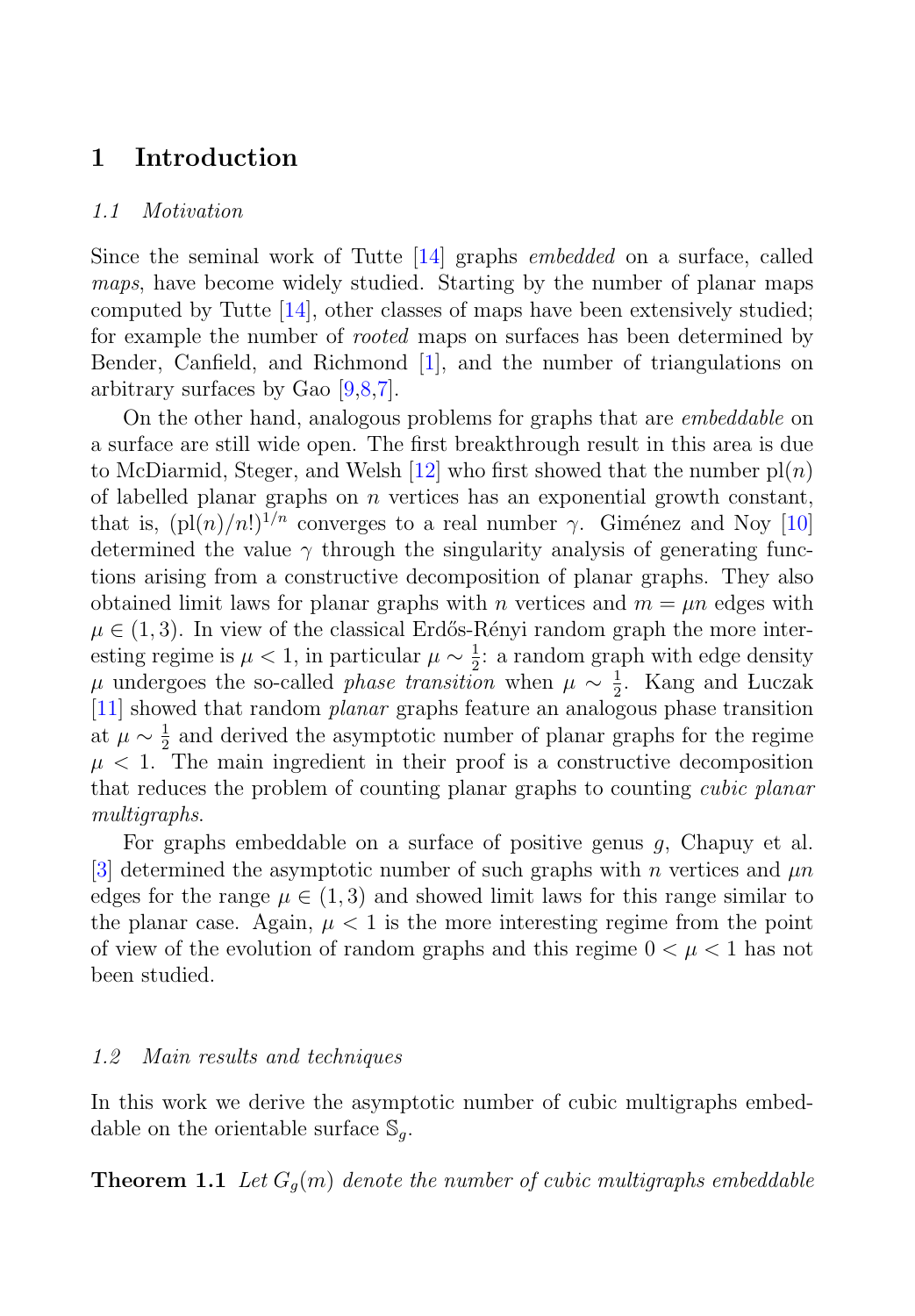on the orientable surface  $\mathcal{S}_q$  of positive genus g. Then for m divisible by 3

$$
G_g(m) \sim d_g \left(\frac{2^{1/3}3}{\sqrt{79}}\right)^{-m} m^{5/2(g-1)-1} m!,
$$

where  $d_g$  is a constant depending only on g.

This enumeration result is the essential part in the enumeration of graphs embeddable on  $\mathbb{S}_q$  for the regime  $\mu < 1$  [5]. Similar to the planar case, the enumeration of graphs embeddable on  $\mathcal{S}_q$  can be reduced to that of cubic multigraphs embeddable on  $\mathbb{S}_q$  using a constructive decomposition. This decomposition is via cores and kernels. The core of a graph is the maximal subgraph with minimum degree at least 2 and the kernel is the multigraph of minimum degree at least 3 that has the core as a subdivision. When  $\mu \sim \frac{1}{2}$ , typical kernels are cubic multigraphs. The reverse direction of this construction enables us to use the number of cubic multigraphs embeddable on  $\mathbb{S}_q$  in order to enumerate the graphs embeddable on  $\mathcal{S}_q$  for the regime  $\mu < 1$  [5].

The first step in our proof is based on a decomposition of multigraphs along connectivity, a construction that reduces the problem of counting cubic multigraphs to counting cubic 3-connected graphs. In the planar case, 3 connected graphs have a unique embedding and thus the enumeration of such graphs is equivalent to the enumeration of the corresponding maps. This relation between 3-connected graphs and maps does not hold for higher genus; similar to Chapuy et al. [3], we instead use a classical result of Robertson and Vitray [13] that guarantees the uniqueness of the embedding if the facewidth is large enough. By showing that graphs with small facewidth do not contribute to the leading term in the asymptotic number of 3-connected cubic graphs embeddable on  $\mathbb{S}_q$ , we can use the aforementioned result of Robertson and Vitray and restrict our attention to 3-connected cubic maps on  $\mathbb{S}_q$ . The dual of such maps are triangulations in which some loops and double edges are forbidden due to the 3-connectivity of the primal. We obtain the number of those triangulations by relating them to simple triangulations as counted by Gao [8]. The main tools in this step are *surgeries* that reduce the genus of the surface.

## **2 Preliminaries and Notation**

By g we will always denote the genus of the orientable surface  $\mathbb{S}_q$ . A connected (multi-)graph is called *embeddable* on  $\mathbb{S}_q$ , if it has an embedding in  $\mathbb{S}_g$  such that every face is homeomorphic to a disc. A (multi-)graph is called embeddable on  $\mathbb{S}_q$ , if each of its connected components is embeddable on a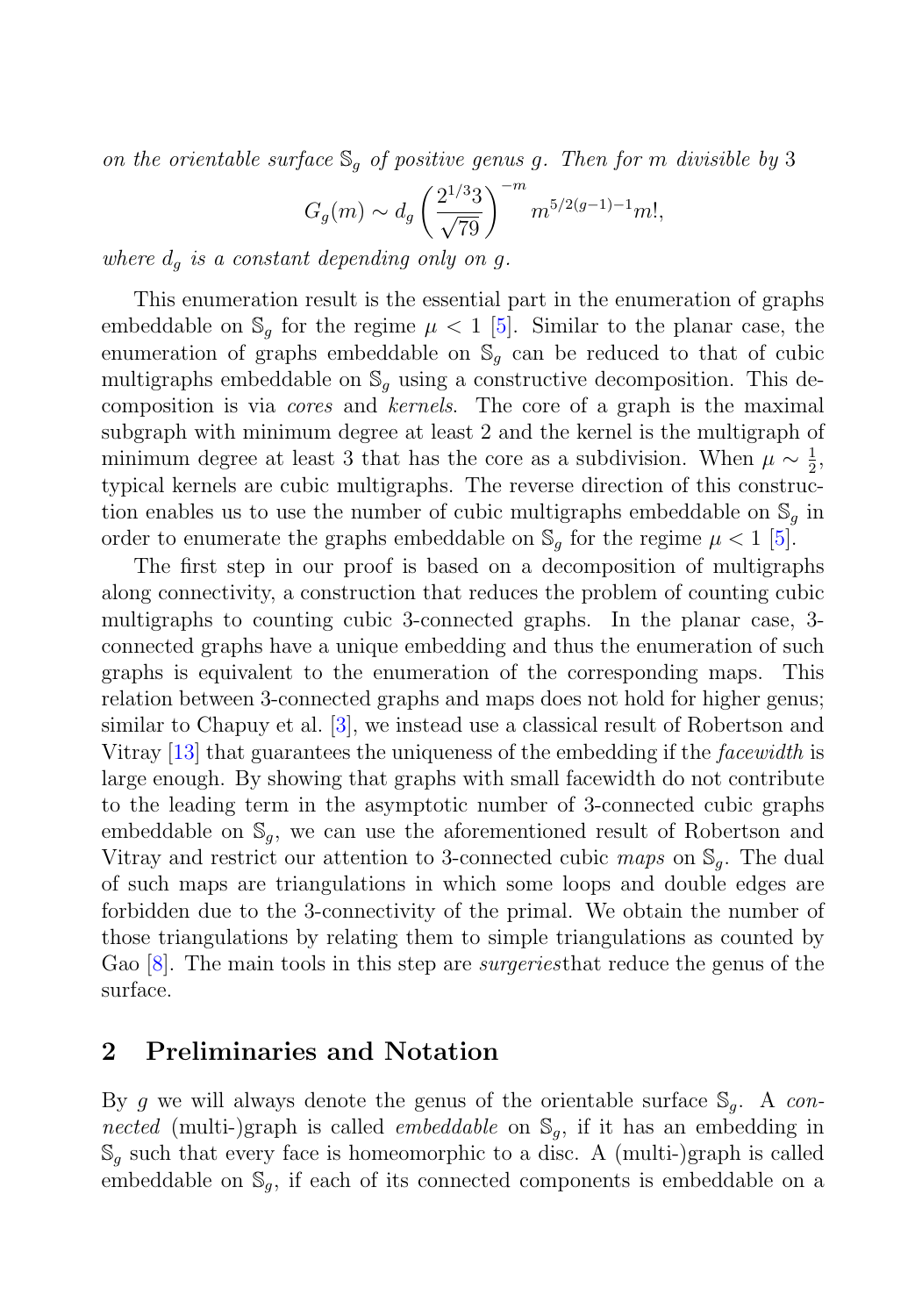surface  $\mathbb{S}_{q_i}$  and all the genuses sum up to g. Furthermore all (multi-)graphs will be cubic and edge-labelled, unless stated otherwise. In order to obtain the desired asymptotic number of cubic multigraphs, we use generating functions and singularity analysis. Our generating functions will always be exponential generating functions  $F(y) = \sum \frac{Im}{m} y^m$ , where y marks edges and  $f_m$  denotes<br>the number of (multi-)graphs in the class F that have m edges. Our aim is to the number of (multi-)graphs in the class  $F$  that have m edges. Our aim is to derive a system of relations between various generating functions and to apply singularity analysis in order to obtain the desired asymptotics. To this end, we will use the following notations. We write  $F(y) \sim G(y)$  if the coefficients of F and G satisfy  $\frac{fm}{g_m} \to 1$  as  $m \to \infty$ ;  $F(y) \precsim G(y)$  if  $f_m < g_m$  for all m and  $\frac{Im}{g_m} \to 1$  as  $m \to \infty$ ; and  $F(y) \ll G(y)$  if  $\frac{Im}{g_m} \to 0$  as  $m \to \infty$ .

As the uniqueness of the embedding of a 3-connected planar graph on the sphere does not extend to surfaces of higher genus, we need an additional concept, the facewidth of graphs and maps. The facewidth of a map is the minimum number of intersections that a noncontractible circle has with the map. The facewidth of a graph is the maximal facewidth of all its embeddings.

A classical result of Robertson and Vitray [13] says that 3-connected graphs embeddable on  $\mathbb{S}_q$  have a unique embedding up to orientation if their facewith is at least  $2g + 3$ . Therefore we can enumerate 3-connected cubic graphs embeddable on  $\mathbb{S}_q$  whose facewidth is at least  $2g + 3$  by counting the corresponding *maps*.

## **3 Deriving a constructive decomposition**

#### 3.1 Triangulations and 3-connected graphs

The duals of 3-connected maps on  $\mathbb{S}_q$  are triangulations. The 3-connectivity of the primal translates to the exclusion of some loops and double edges. Denote the class of these triangulations by  $M_q$ . In order to count  $M_q$ , we develop dominance relations between  $M_q$  and triangulations counted by Gao [8], especially with the number of simple triangulations  $S<sub>g</sub>$  (i.e. triangulations without loops and double edges). A series of *surgeries* on  $\mathbb{S}_q$  yield dominance relations between  $S_g$ ,  $M_g$ , and some other intermediate classes of triangulations (see [4] for details).

In this context a surgery is the operation of cutting the surface along a loop or double edge and thereby either separating the surface into two surfaces of smaller genus or decreasing the genus of the surface. By adding or removing edges around the holes obtained by surgery we obtain triangulations. This construction leads to dominance relations between triangulations before and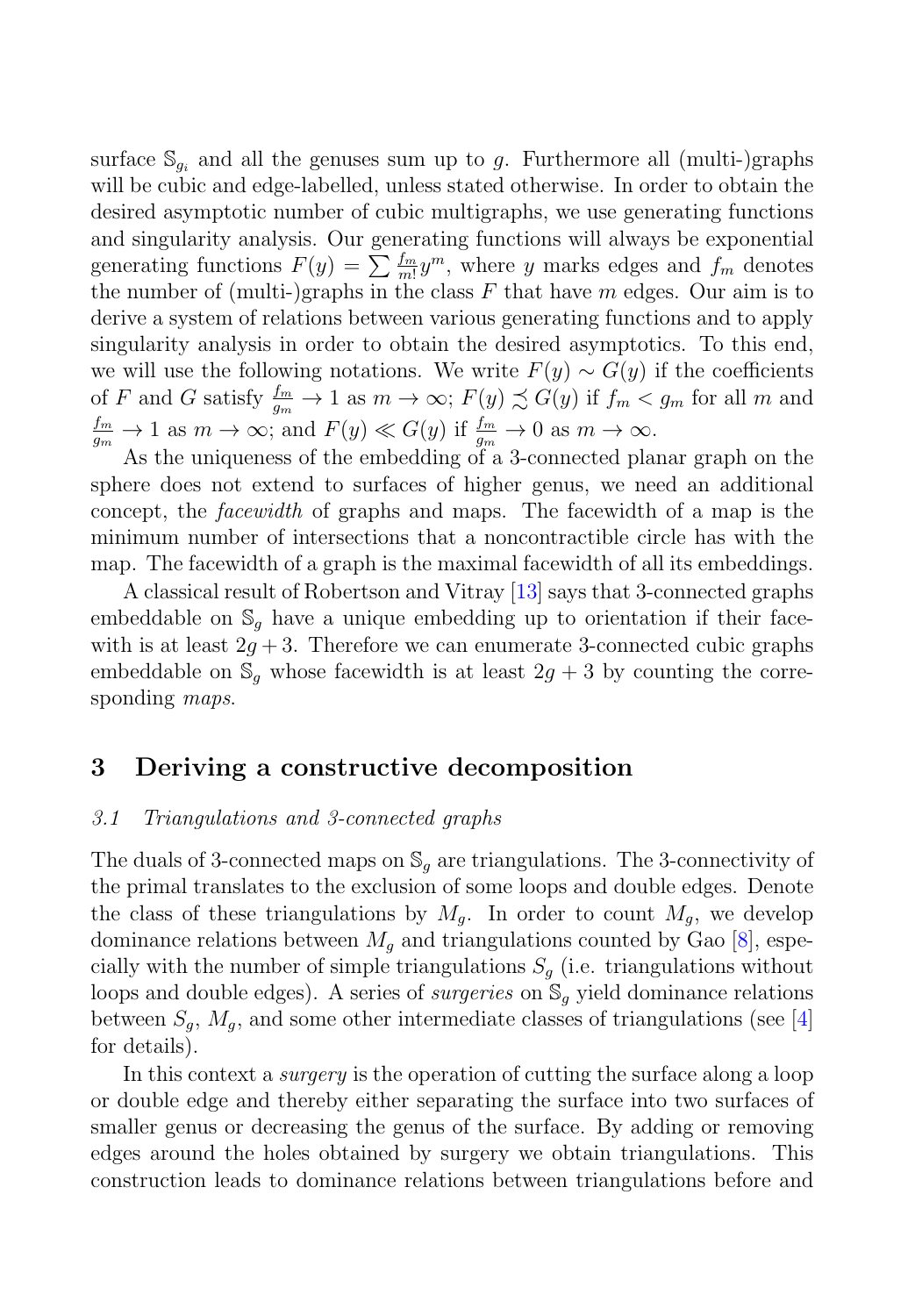after the surgery. These dominance relations result in the asymptotic number of triangulations in  $M_a$ .

The final step is to show that the number of all 3-connected cubic maps with a fixed facewidth smaller that  $2q+3$  is asymptotically negligible compared to the asymptotic number of 3-connected cubic maps with facewidth at least  $2q+3$ . Thereby we derive the asymptotic number of 3-connected cubic graphs embeddable on  $\mathbb{S}_q$ .

#### 3.2 Decomposing along connectivity

The constructive decomposition that allows us to obtain the number of cubic multigraphs embeddable on  $\mathcal{S}_q$  from the number of 3-connected cubic graphs is based on the following theorem by Robertson and Vitray [13]: for  $k \in \{2,3\}$ , every  $(k-1)$ -connected graphs G embedded on  $\mathcal{S}_q$  with facewidth at least k has a unique k-connected component having the same genus and facewidth as G, while all other k-connected components are planar.

By this theorem for  $k = 3$ , we can construct every 2-connected cubic multigraph embeddable on  $\mathbb{S}_q$  with facewidth at least 3 by first taking the 3connected component provided by the theorem and then replacing edges  $(u, v)$ by a network—a 2-connected planar cubic multigraph—and an edge from this multigraph to each of u and v. This results in a *dominance* (but not equality) relation between the corresponding generating functions, because for planar graphs, the component provided by the theorem of Robertson and Vitray might depend on the embedding on  $\mathbb{S}_q$ . However, we can derive an asymptotic formula for 2-connected cubic multigraphs embeddable on  $\mathcal{S}_q$ ,  $q > 0$ , because almost all such graphs are nonplanar and thus have a unique 3-connected component independent of the embedding.

Analogously, the theorem of Robertson and Vitray for  $k = 2$  allows us to construct every connected cubic multigraph embeddable on  $\mathbb{S}_q$  with facewidth at least 2 by starting with a 2-connected cubic multigraph with the same genus and facewidth and adding connected cubic planar multigraphs at some of its edges. Again this yields a dominance relation between the corresponding generating functions, but we obtain an asymptotic formula by a similar argument as above.

The connection between connected and general cubic multigraphs embeddable on  $\mathbb{S}_q$  is a set construction. A general multigraph contains any number of planar components and at most g connected components with positive genus.

The final step is to show that the number of multigraphs with small facewidth is asymptotically negligible. By cutting the surface along a carefully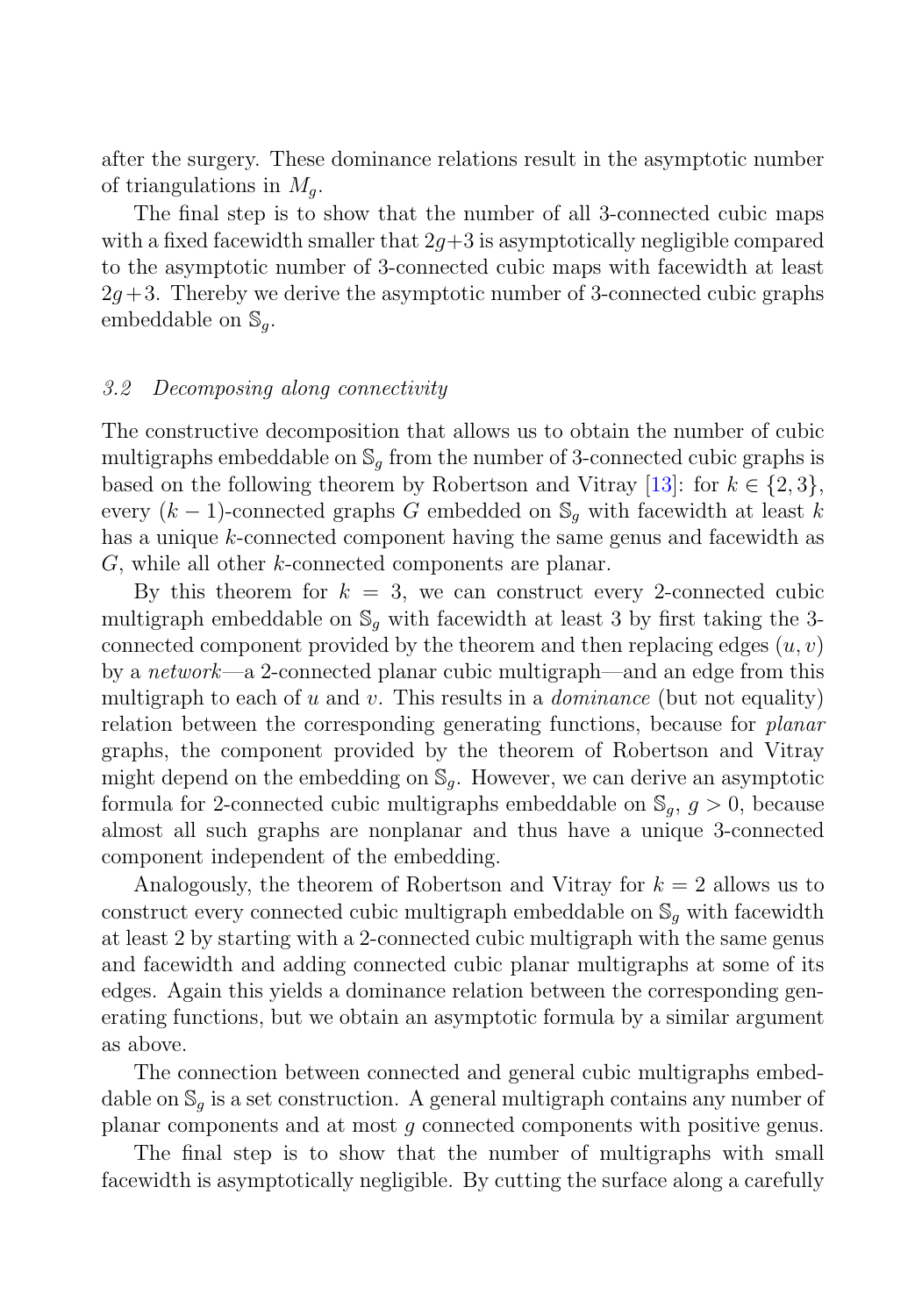adjusted circle that witnesses the facewidth we obtain a dominance relation for multigraphs with small facewidth, which in turn shows that the number of these multigraphs is small.

#### 3.3 Generating functions

The constructions above result in the following equations and dominance relations for generating functions. We will denote facewidth conditions using superscripts of the corresponding functions. From the decomposition relating 3-connected graphs and triangulations, we obtain

$$
4y \frac{\mathrm{d}}{\mathrm{d}y} T_g^{fw \ge 3}(y) \sim 4y \frac{\mathrm{d}}{\mathrm{d}y} T_g^{fw \ge 2g+3}(y) \sim M_g(y) \sim S_g(y),
$$

where  $T_g(y)$  counts 3-connected graphs,  $M_g(y)$  counts their duals, and  $S_g(y)$ counts simple triangulations on  $\mathbb{S}_q$ . From the decomposition of 2-connected multigraphs we get

$$
B_g^{fw\geq 3}(y) \precsim T_g^{fw\geq 3}(y + yN(y)),
$$
  
\n
$$
B_g^{fw=2}(y) \ll B_g^{fw\geq 3}(y),
$$
  
\n
$$
N(y) = \frac{1}{2}S_0(y + yN(y)),
$$

where  $B_q(y)$  counts 2-connected cubic multigraphs and  $N(y)$  counts networks. The decomposition of connected cubic multigraphs yields

$$
C_g^{fw \ge 2}(y) \precsim B_g^{fw \ge 2}\left(\frac{y}{1 - Q(y)}\right),
$$
  

$$
C_g^{fw=1}(y) \ll C_g^{fw \ge 2}(y),
$$

where  $C_g(y)$  counts connected cubic multigraphs and  $Q(y)$  counts the planar multigraphs used in the decomposition and is given by the implicit equations

$$
Q(y) = \frac{Q^2(y)}{2} + \frac{y^3 A}{2},
$$
  
0 = 4 - 52A<sup>2</sup> + 336 A<sup>3</sup>y<sup>3</sup> + 240A<sup>4</sup> + 1848A<sup>5</sup>y<sup>3</sup> + A<sup>6</sup>(-448 + 3017y<sup>6</sup>)  
-2400A<sup>7</sup>y<sup>3</sup> + A<sup>8</sup>(256 + 1024y<sup>6</sup>) + 4096A<sup>9</sup>y<sup>9</sup>.

The decomposition of general cubic multigraphs yields

$$
G_g(y) = e^{C_0(y)} \sum_{\sum g_i = g; g_i > 0} \frac{1}{k!} \prod_{i=1}^k C_{g_i}(y).
$$

Using standard methods of singularity analysis developed by Flajolet and Odlyzko [6] we conclude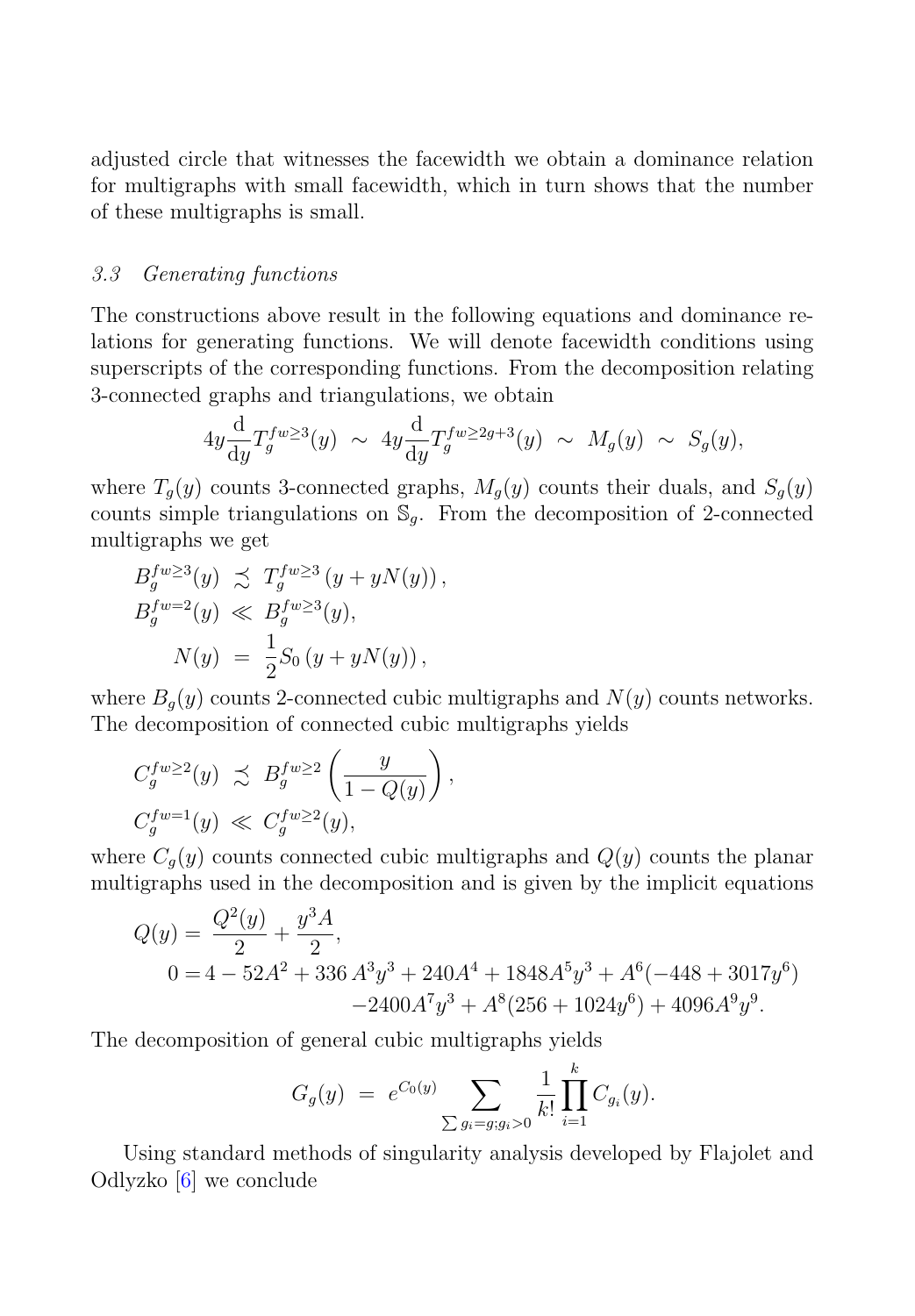$$
[y^n] T_g(y) \sim a_g \gamma_T^{-m} m^{5/2(g-1)-1},
$$
  
\n
$$
[y^n] B_g(y) \sim b_g \gamma_B^{-m} m^{5/2(g-1)-1},
$$
  
\n
$$
[y^n] C_g(y) \sim c_g \gamma_C^{-m} m^{5/2(g-1)-1},
$$
  
\n
$$
[y^n] G_g(y) \sim d_g \gamma_C^{-m} m^{5/2(g-1)-1},
$$

where  $a_g$ ,  $b_g$ ,  $c_g$ , and  $d_g$  are computable constants depending only on g and<br> $a_g$ ,  $a_g$ ,  $a_g$ ,  $a_g$ ,  $a_g$ ,  $a_g$ ,  $a_g$ ,  $a_g$ ,  $a_g$ ,  $a_g$ ,  $a_g$ ,  $a_g$ ,  $a_g$ ,  $a_g$ ,  $a_g$ ,  $a_g$ ,  $a_g$ ,  $a_g$ ,  $a_g$ ,  $a_g$ ,  $a_g$ ,  $a_g$ ,  $a_g$ ,  $\gamma_T = \frac{3}{8} 2^{1/3}$ ,  $\gamma_B = \frac{6}{17} 2^{1/3}$ , and  $\gamma_C = \frac{3}{\sqrt{29}} 2^{1/3}$  are constants independent of g. If we are marking vertices instead of edges the growth constants can easily be obtained replacing  $3m$  by  $2n$ . Note that the growth constants do not coincide with the growth constants obtained in [2] as we are allowing multiple edges and loops.

## **4 Further work**

The Kernel-Core method described earlier allows a constructive decomposition of all labelled graphs embeddable on  $\mathbb{S}_q$  with n vertices and  $m = \mu n$  edges, where  $\mu < 1$ . This decomposition enables us to not only determine the number of those graphs, but also obtain more insight into their structural properties [5], e.g. the size of the largest component.

### **References**

- [1] Bender, E. A., E. R. Canfield and L. B. Richmond, *The asymptotic number of rooted maps on a surface.: II. Enumeration by vertices and faces*, J. Combin. Theory Ser. A **63** (1993), pp. 318–329. URL http://www.sciencedirect.com/science/article/pii/009731659390063E
- [2] Bodirsky, M., M. Kang, M. L¨offler and C. McDiarmid, *Random cubic planar graphs*, Random Struct. Alg. **30** (2007), pp. 78–94. URL http://dx.doi.org/10.1002/rsa.20149
- [3] Chapuy, G., É. Fusy, O. Giménez, B. Mohar and M. Noy, *Asymptotic enumeration and limit laws for graphs of fixed genus*, J. Combin. Theory Ser. A **118** (2011), pp. 748–777. URL http://dx.doi.org/10.1016/j.jcta.2010.11.014
- [4] Fang, W., M. Kang, M.Moßhammer and P. Sprüssel, *Enumeration of cubic multigraphs on orientable surfaces* In preparation.
- [5] Fang, W., M. Kang, M.Moßhammer and P. Sprüssel, *Sparse graphs embeddable on orientable surfaces* In preparation.